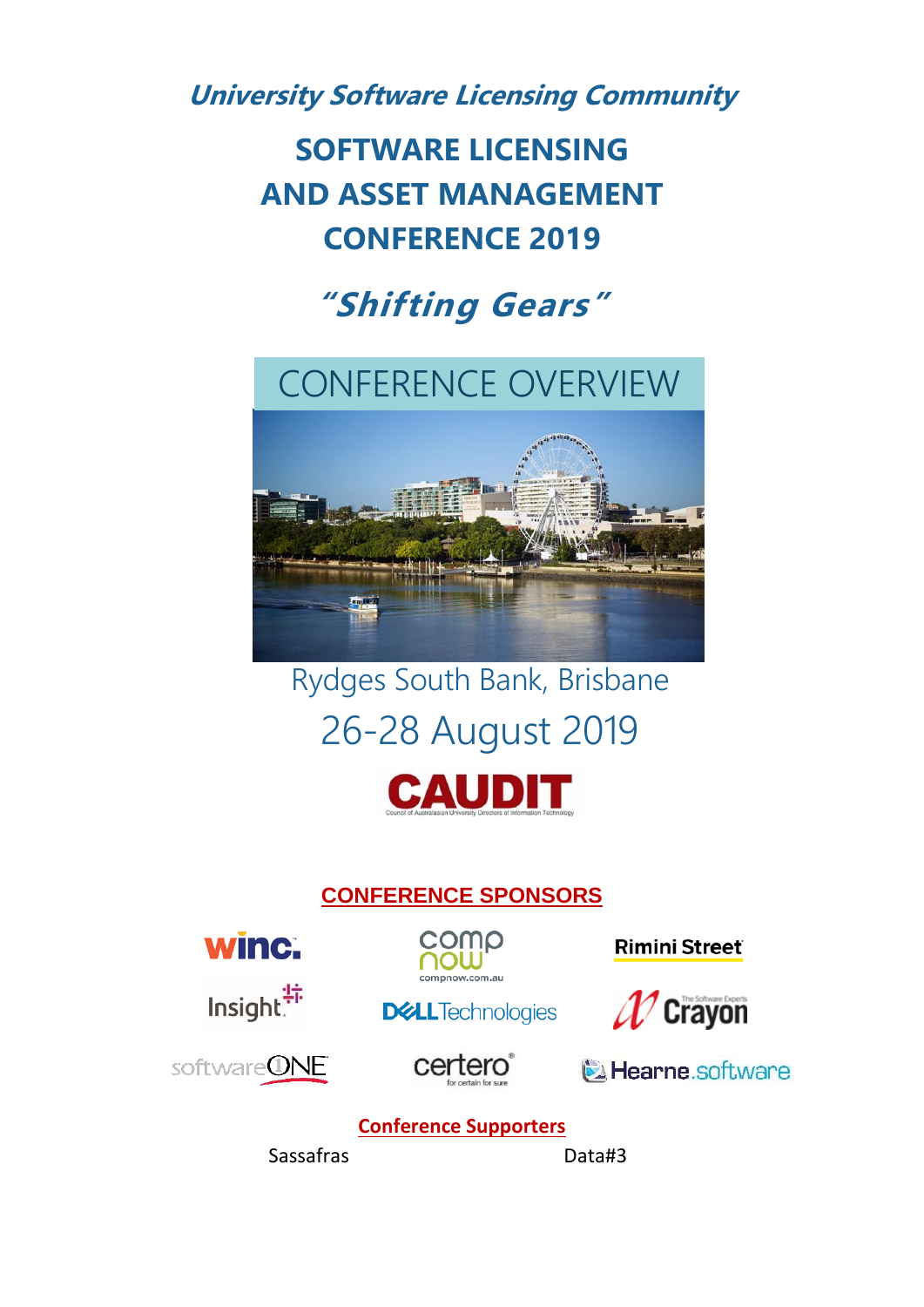#### THE 7TH ANNUAL USLC SLAM CONFERENCE 2019

Software Asset Management is an important cog in a business' approach to IT strategy. The interrelationships and direct connections to strategic procurement and contracts, Digital Asset Management, Category Management, Vendor Management and vendor relationships are ripe for exploration. Is your SAM strategy idling, spinning wheels or just ready for inspiration and influence? SLAM 2019 invites industry experts, practitioners and specialists from the Australasian tertiary education sector across these areas to participate in our conference and be ready to start "Shifting Gears".

The University Software Licensing Community (USLC), a CAUDIT Community of Practice, is presenting the  $7<sup>th</sup>$  Software Licensing and Asset Management (SLAM) conference in Brisbane from Monday 26 August to Wednesday 28 August 2019. This year, the conference returns to the South Bank precinct, at Rydges South Bank hotel.

The conference will showcase University initiatives and innovative approaches to licensing and asset management solutions in support of today's academic research, teaching and administrative environment.

The conference will be formally launched at the delegate Welcome Reception, incorporating an evening Trade Show, and follows a half day pre-conference workshop for university delegates only. The conference will then be held over the following 2 days, and includes a Conference Dinner, offering an opportunity for sponsors and university delegates to mingle in an informal environment. We anticipate over 50 delegates from 25 - 30 universities and other research organisations across Australia and New Zealand, plus speakers from industry and software vendors to attend this event.

With the focus on gaining the most value from SAM in a rapidly changing environment, the attendees will share and discuss strategies and solutions to:

- Software Asset Management
- **Procurement**
- Current and future licensing models
- Contract management
- Vendor management
- Software auditing and compliance.

Over the three days the conference includes:

- **■** A vendor/sponsor free half-day incorporating CAUDIT Updates, USLC planning and workshops and member presentations
- Social events and networking opportunities at the Welcome Reception/Trade Show and Conference Dinner
- Vendor involvement
- Sessions focused on Asset Management systems, Software Licensing as a Service, Contract Management (Performance and Vendor Engagement)
- Expert Panels, Case Studies, and debate around future focussed Software Asset management
- Industry keynote presentations focussed on new and emerging technologies and implications for the university environment.

Keep up to date on the latest program development on the [USLC website,](https://www.uslc.edu.au/slam2019) and [Twitter](https://twitter.com/Caudit_USLC)

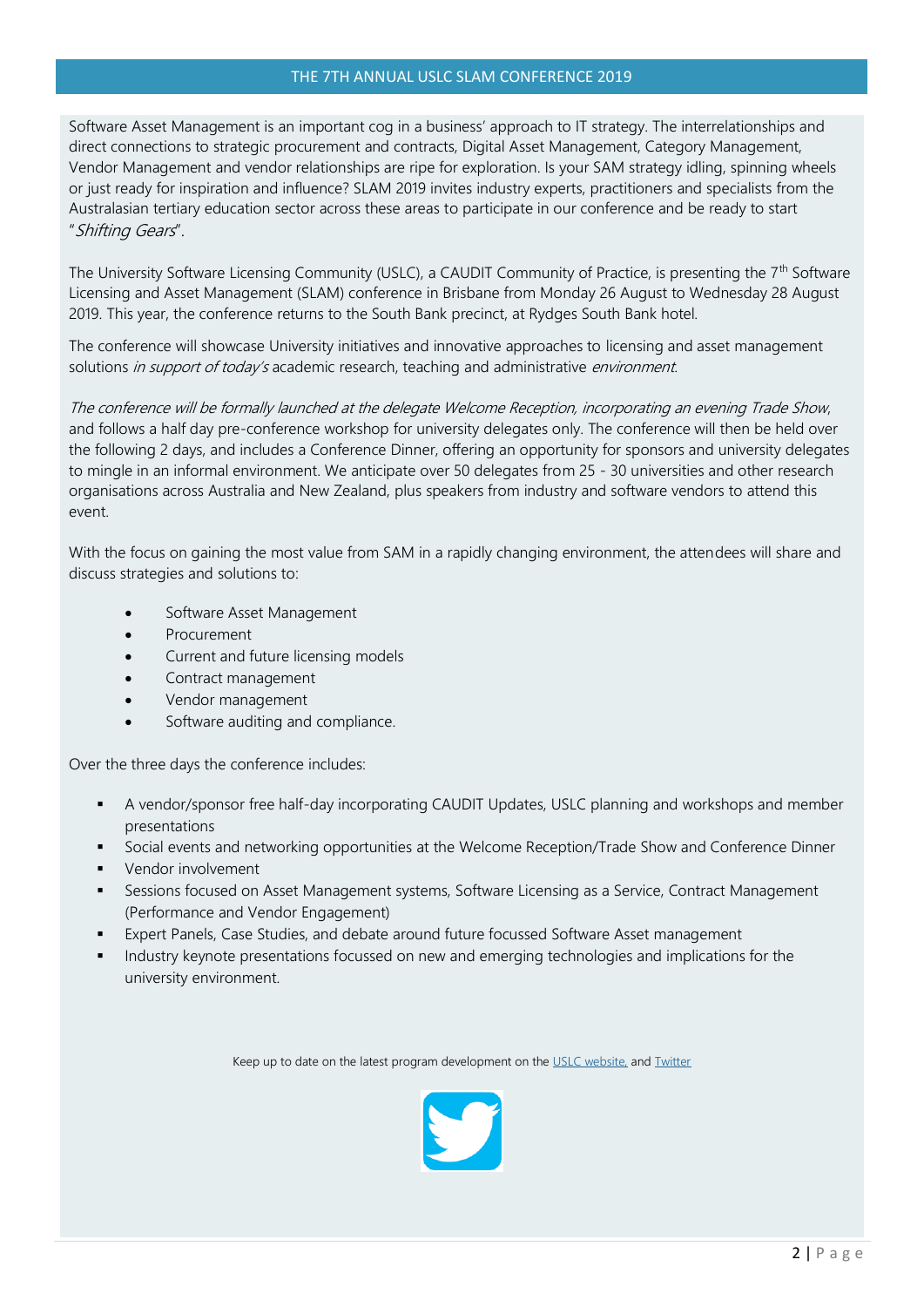#### CONFERENCE OUTLINE

#### Day 1 - Monday 26 August

This half day, starting with lunch, is closed to vendors and will include a CAUDIT Strategic Procurement update from Steve Johnston, and a Community of Practice discussion and workshop session.

A Welcome Reception and Sponsor Trade show will be held after the day sessions and will give an opportunity for the sponsors and exhibitors to demonstrate their products and services, and to network with delegates on the Podium Level at Rydges South Bank.

#### Day 2 - Tuesday 27 August

The conference will commence with a Welcome and opening keynote followed by a mixture of relevant industry presentations, panel sessions and university case studies. Delegates are invited to the conference dinner that evening, enjoying unrivalled views of Brisbane's CBD, river and South Bank from Level 12 at Rydges South Bank.

#### Day 3 – Wednesday 28 August

This final day of the conference will continue with an additional keynote, workshop sessions and relevant delegate and vendor presentations.

#### **WHEN**

Monday 26 August - Conference 11.30am – 5:00pm; Welcome Reception and Trade Show 5:00pm Tuesday 27 August - Conference 9:00am – 5:00pm; Conference Dinner starting at 6:30pm Wednesday 28 August - Conference 9:00 – 3:00pm (times are subject to change and will be confirmed prior to conference commencing)

#### **WHERE**

Rydges South Bank Brisbane, Corner Grey and Glenelg Streets, South Brisbane

#### TRANSPORT

Rydges South Bank is easily accessed via public transport, with just a 3-minute walk from South Brisbane train station, and the City Cat ferry terminal and Cultural Centre bus station both less than a 10-minute walk away. To plan your public transport trip, visit the **TransLink** website

Rydges South Bank offers parking for in-house guests (see Accommodation for details). Other parking options close by are next door at **BCEC** (\$35 per day) or **[QPAC](http://www.arts.qld.gov.au/new-performing-arts-venue/arts-queensland/visit-brisbanes-cultural-precinct)** (\$17 per day)

#### COST

Registration fee includes lunch and afternoon tea for university delegates, and Welcome Reception and Trade Show on Monday; morning and afternoon tea, lunch and conference dinner on Tuesday; and morning tea and lunch on Wednesday.

Early Bird - \$150 (ex GST) – until 30 May 2019 Standard Registration - \$200 (ex GST) – from 1 June to 31 July 2019 Late Registration - \$250 (ex GST) – from 1 August 2019

These fees apply to the first person to register from any one organisation. Subsequent registrations from the same organisation will attract a 20% discount.

#### **TRAVEL**

Attendees will be responsible for their own travel arrangements. From Brisbane Airport, the Airtrain stops at South Brisbane Station, just a few minutes walking distance from Rydges South Bank.